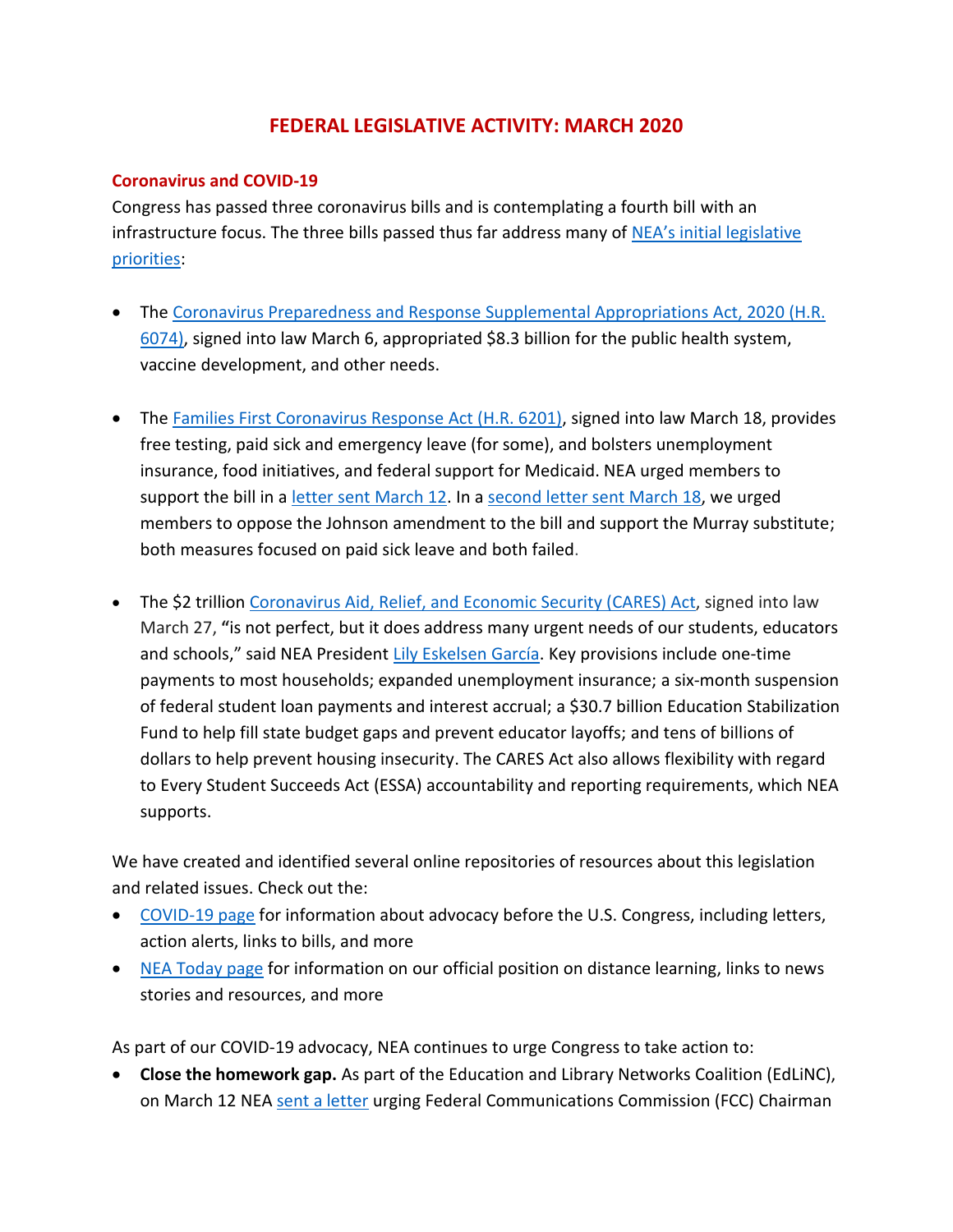Ajit Pai to use the E-Rate program to ensure that K-12 students can access the internet. Twenty senators, led by Sen. Ed Markey (D-MA), signed a [second letter](https://www.markey.senate.gov/news/press-releases/senators-markey-van-hollen-and-bennet-lead-colleagues-in-urging-gop-to-ensure-all-students-can-remotely-continue-education-during-coronavirus-emergency) to Pai on March 22. EdLiNC sent a [third letter](https://educationvotes.nea.org/wp-content/uploads/2020/03/EdLiNC-House-COVID-Letter.pdf) on March 23 urging House leadership to provide \$2 billion for the E-Rate program to help close the homework gap experienced by students who lack internet access at home.

- **Provide connectivity across the country.** A March 23 [letter from 250 organizations,](https://educationvotes.nea.org/wp-content/uploads/2020/03/Final-3-23-20-Lifeline-Emergency-Request-FCC-250-signers.pdf) including NEA, urged the FCC to adapt the Lifeline program to help make essential communications affordable for low-income consumers during the coronavirus crisis.
- **Repeal Social Security penalties.** For retirees, the coronavirus is a double whammy threatening to ruin both their health and finances—especially those whose Social Security benefits are reduced, or totally eliminated, by the Government Pension Offset (GPO) and Windfall Elimination Provision (WEP). On March 20, NEA [sent a letter](https://educationvotes.nea.org/wp-content/uploads/2020/03/GPO-WEP-repeal-032020.pdf) to the sponsors of the Social Security Fairness Act (S. 521/H.R. 141), which would fully repeal both the GPO and WEP; the letter urged them to include GPO/WEP repeal in coronavirus legislation.
- **Address the needs of special education students.** Thirty-seven members of Congress signed a March 23 [letter to House leadership](https://educationvotes.nea.org/wp-content/uploads/2020/03/Craig-Huffman-Stauber-COVID-IDEA-Letter.pdf) urging the inclusion of additional funding for the Individuals with Disabilities Education Act (IDEA) in coronavirus legislation. "Despite changing classroom settings," they wrote, "education for students with disabilities cannot be compromised. Additional funding for IDEA will allow teachers and parents to continue to provide a high-quality education at home while meeting benchmarks for students, no matter how they learn."
- **Expand paid sick leave.** A March 10 [letter to the Subcommittee on Workforce Protections](https://educationvotes.nea.org/wp-content/uploads/2020/03/HR-1784-Healthy-Families-Act-EdLabor-Sub-031020-Updated.pdf) stressed the importance of paid sick leave, especially during the coronavirus crisis, and urged members to support the Healthy Families Act (H.R. 1784) and the Families First Coronavirus Act (H.R. 6150).
- **Protect voting rights.** A March 17 [letter from the Leadership Conference on Civil and](https://educationvotes.nea.org/wp-content/uploads/2020/03/COVID-19-Coalition-Letter-updated-3.17.20.pdf)  [Human Rights,](https://educationvotes.nea.org/wp-content/uploads/2020/03/COVID-19-Coalition-Letter-updated-3.17.20.pdf) whose signatories included NEA, urged Congress and state elections officials to adopt "policies to ensure both the public's safety and the orderly conduct of the 2020 primary and general elections in light of the current threat posed by COVID-19."
- **Reach out to Congress.** A March 1[8 letter to congressional leadership](https://educationvotes.nea.org/wp-content/uploads/2020/03/Ed-Group-COVID-Letter-031720-FINAL.pdf) from 14 leading education organizations, including NEA, expressed "strong, unified support for clear, direct and immediate bipartisan efforts to provide both policy and fiscal relief to state and local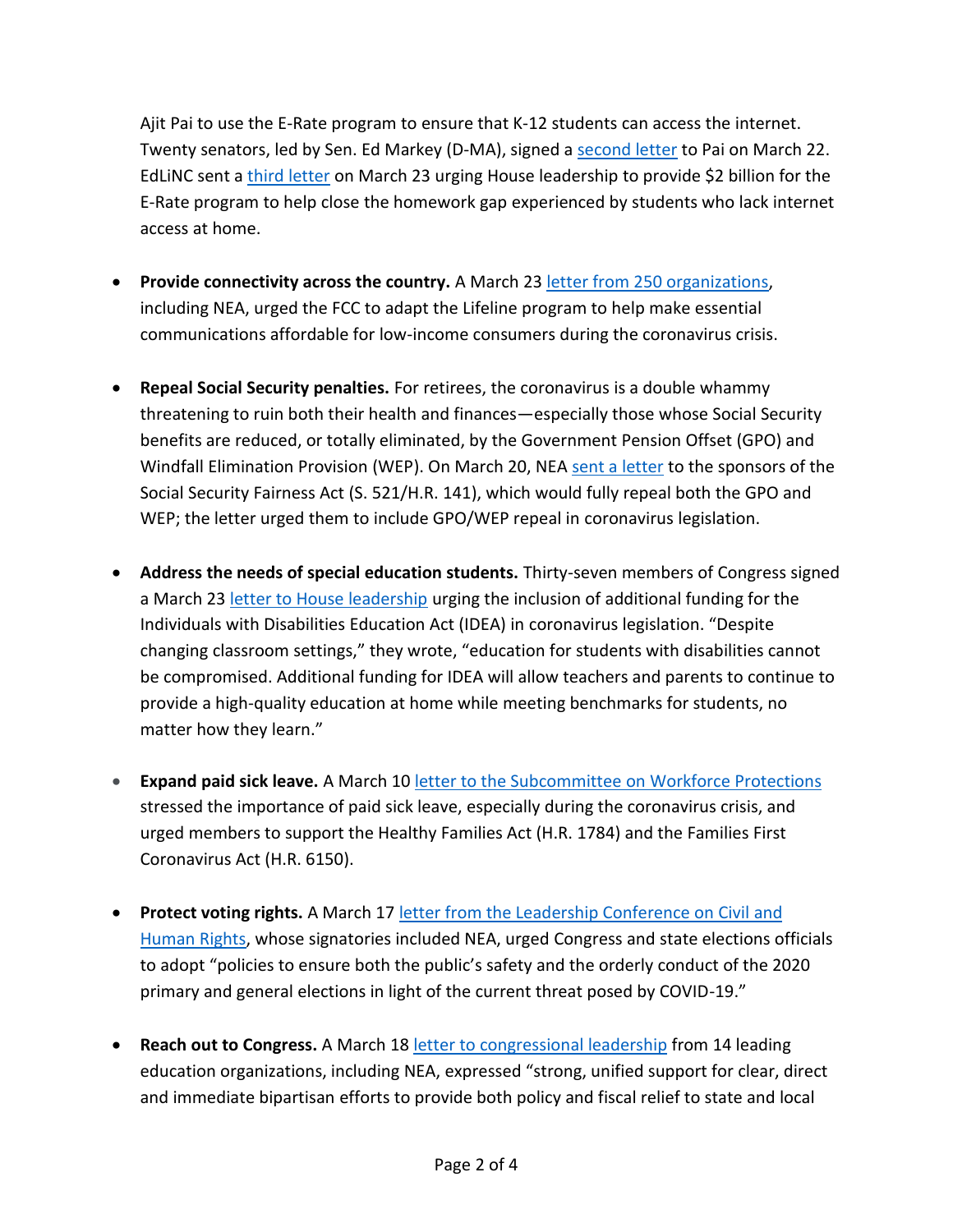education agencies." A March 20 [letter thanked Sen. Mike Braun \(R-IN\)](https://educationvotes.nea.org/wp-content/uploads/2020/03/Braun-thank-you-from-Lily.pdf) for his help in getting a large group of students and educators traveling in Europe safely back to the United States during the coronavirus crisis.

• Work with allied groups. A March 21 letter signed by seven leading education

[organizations,](https://educationvotes.nea.org/wp-content/uploads/2020/03/Big-6-Edu-Funding-COVID-032120-FINAL.pdf) including NEA, urged Congress to provide \$75 billion in emergency funding directly to states to support local education agencies; emergency funding for technology for remote learning, including \$2 billion for the E-Rate program; paid sick leave for workers who need to care for sick, elderly, or disabled family members; cover 100 percent of the Federal Medical Assistance Percentage (FMAP) for Medicaid for at least one year; and include public employers in the payroll tax credit for "emergency paid leave."

\* \* \* \* \*

#### **CENSUS 2020**

A March [4 letter to both chambers of Congress](https://educationvotes.nea.org/wp-content/uploads/2020/03/NEA-Census-Resources-030220.pdf), sent during "Statistics in the Schools Week," highlighted NEA's efforts to promote an accurate and complete census; expressed support for S. Con. Res. 31, the Schatz-Murkowski 2020 Census Concurrent Resolution; and encouraged broad participation in the census through NEA's "We Count" campaign.

### **HIGHER EDUCATION**

Education Secretary Betsy DeVos and her pro-privatization, anti-student agenda were rebuked on March 11 when a bipartisan Senate majority blocked her efforts to gut protections for student borrowers and taxpayers in her revision of the "borrower defense" rule. Ten Republican senators joined Democratic senators in voting 53 to 42 for [S.J. Res. 56,](https://www.congress.gov/bill/116th-congress/senate-joint-resolution/56) which would overturn the Department of Education's revision of the 30-year-old Borrower Defense to Repayment rule. When predatory for-profit colleges have defrauded students with false promises, it is the borrower defense rule that enables students to have their federal loans canceled or forgiven.

"Today's bipartisan vote in the Senate is a victory for students and shows, once again, just how out of touch Betsy DeVos' agenda is with the American people," said [NEA President Lily](http://www.nea.org/home/75959.htm)  [Eskelsen García.](http://www.nea.org/home/75959.htm) As of this writing, the president has neither signed nor vetoed the resolution.

#### **IMMIGRATION**

In a March 11 letter, NEA urged members of the House to support the [NO BAN Act \(H.R. 2214\),](https://educationvotes.nea.org/wp-content/uploads/2020/03/NO-BAN-Act-031120.pdf) which would:

• Immediately repeal all versions of the administration's Muslim, refugee, and asylum bans.